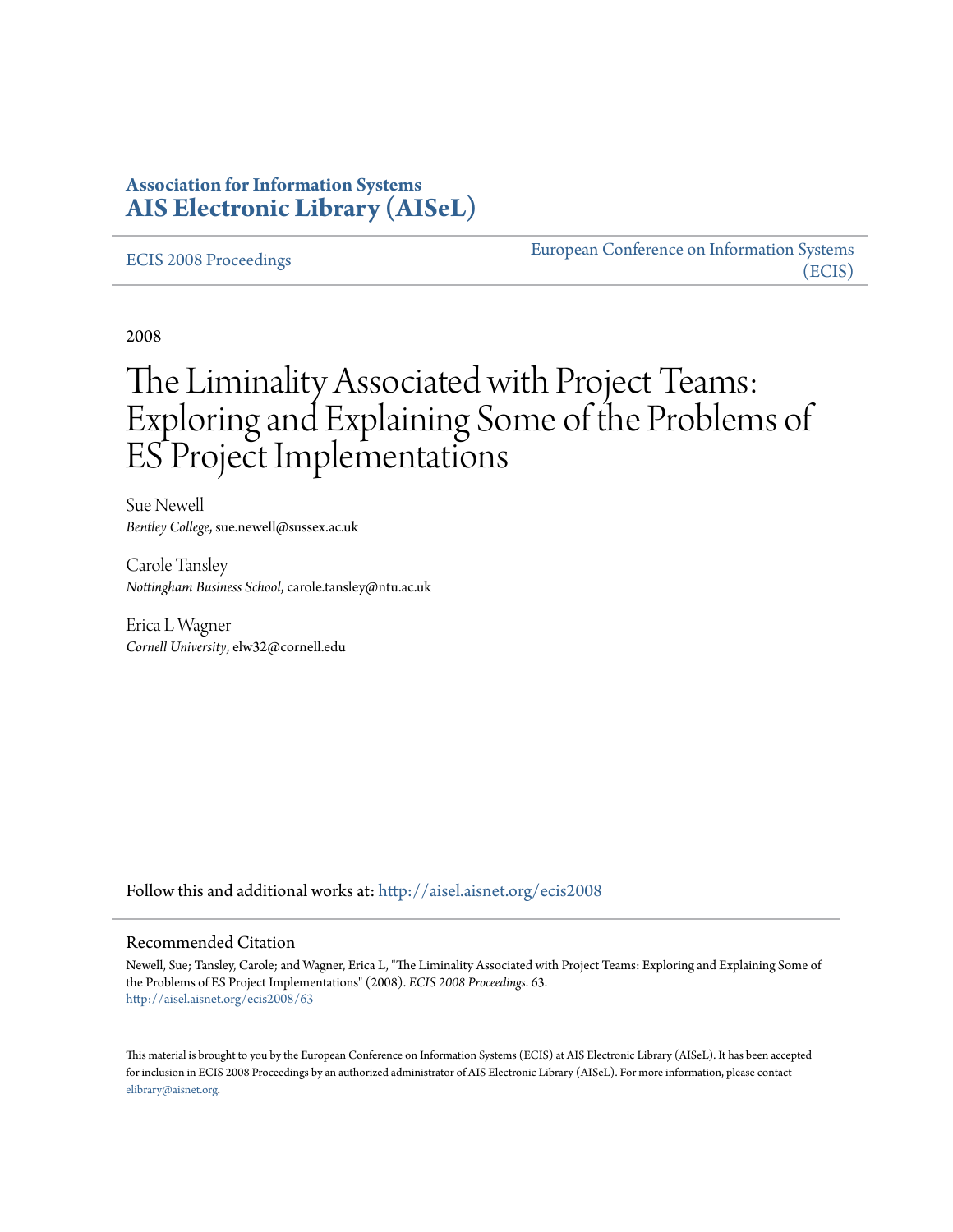# THE LIMINALITY ASSOCIATED WITH PROJECT TEAMS: EXPLORING AND EXPLAINING SOME OF THE PROBLEMS OF ES PROJECT IMPLEMENTATIONS

Sue Newell, Bentley College, USA and Warwick Business School, US, [snewell@bentley.edu](mailto:snewell@bentley.edu) Carole Tansley, Nottingham Business School, UK, [carole.tansley@ntu.ac.uk](mailto:carole.tansley@ntu.ac.uk) Erica Wagner, Cornell University, USA, Wagner, [elw32@cornell.edu](mailto:elw32@cornell.edu)

## Abstract

*The project space that develops to enable configuration and implementation of standard software packages is central to the success of creating a working information system. We investigate the IS project environment as a liminal space existing in-between the status quo and the new ES-enabled environment. Our analysis indicates that liminality can be beneficial to cultivate within the project team but that too strong a liminal space makes it difficult when it is time to incorporate the learning and the software back into the organizational working environment after the project finishes. We present mechanisms which can be used to create the liminal space and highlight the positive and negative impacts of creating a semi-permanent versus rotating liminality.* 

Keywords: Liminality, enterprise systems, IS project teams, HR information systems,

# **1 INTRODUCTION**

Projects are seen as a flexible form of organizing, overcoming some of the limitations of the traditional functional form of coordination (Gann and Salter, 2000) by bringing together representatives from different departments to work collaboratively to achieve a particular goal more quickly than would be possible if departments worked consecutively. Given the need for flexibility and speed of innovation to compete in the highly competitive and dynamic global market, project work has become common in all organizations (van der Gerben et al., 2003). Unfortunately, many projects fail to meet their deadlines, or fail to deliver output that meets expectations (Matta and Ashkenas, 2003). This is especially the case in relation to large-scale IT projects, such as Enterprise Systems (ES), which since the 1990s have become the de facto standard for the replacement of legacy systems. Thus, research has shown how the adoption of an ES can be long, complicated and problematic, sometimes ending in failure and often involving delays and budget over-runs (Shanks and Seddon, 2000; Robey, et al., 2002). This is because during implementation such packages have to be configured to meet the unique requirements of the specific situation (Sprott, 2000; Lim et al 2005), while at the same time business processes have to be radically changed if the adopting organization is going to avoid a lot of costly customization and exploit the 'best practices' supposedly embedded in the software (Willcocks and Sykes, 2000). Thus, ES adoptions involve both technical and organizational challenges, although the IS literature has tended to emphasize the organizational challenge (Robey and Boudreau, 1999; Markus, et al., 2000).

In this paper we consider these challenges by focusing on the ES project team that is tasked with accomplishing the implementation and so managing both the technical and organizational challenges. The project team is typically composed of both IT personnel and representatives from the departments where the system is going to be used. The project will be a learning experience for this team, which will need to creatively explore how the potentially powerful ES package can be exploited to transform organizational processes (Newell et al., 2004). At the same time, the project team must ensure that those who will eventually be using the system also learn and understand how to use it, as well as accept the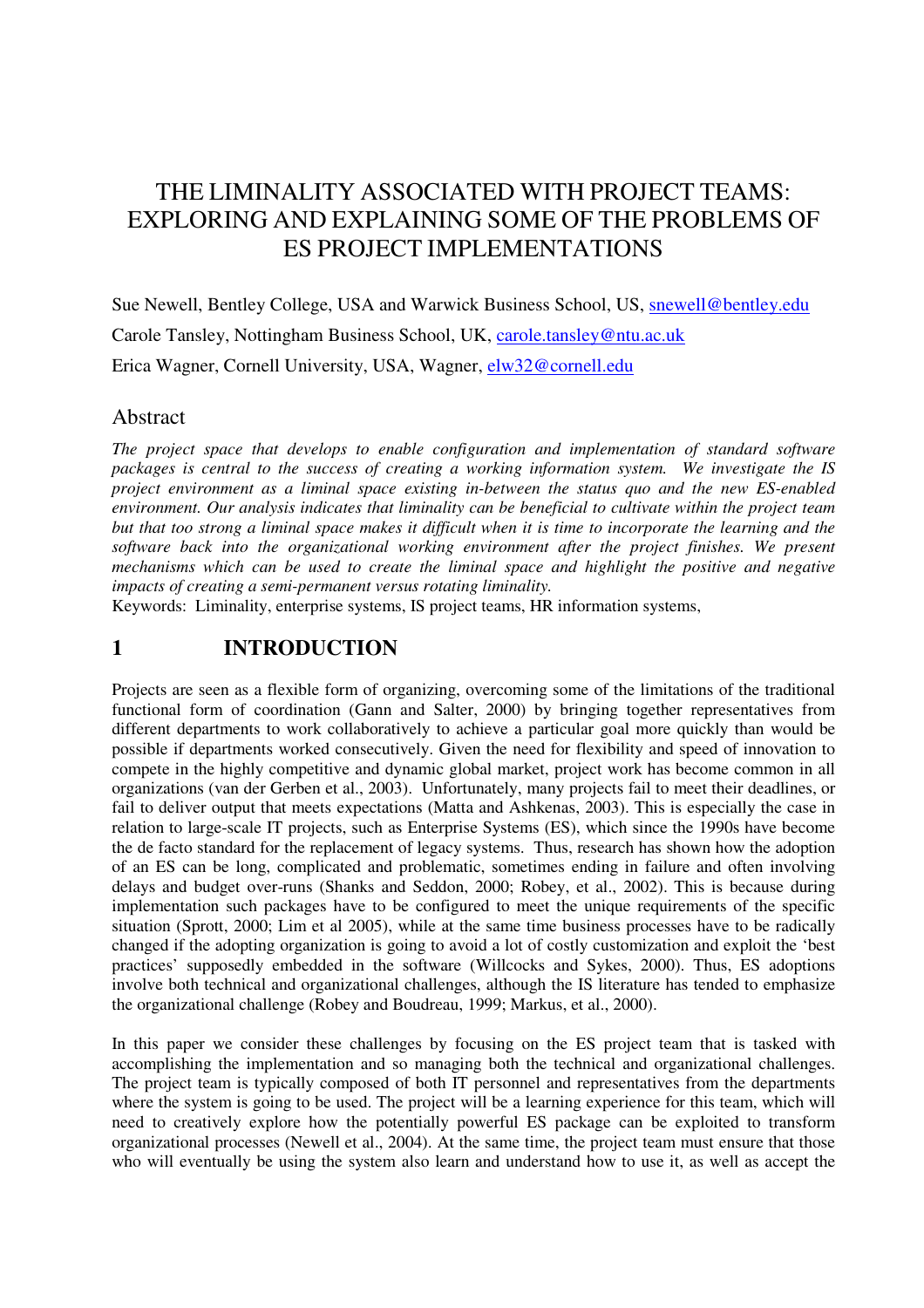organizational changes that the project team is endorsing. This need for a mutual connectivity between the learning within the project team and the learning across the organization is not always easy because projects, by their nature and design, are to some extent isolated from the wider organization, relating to what Engwall (2003) describes as 'lonely phenomena' of projects. Indeed, it is this relative autonomy, and the degree of decision discretion that this confers on project members, that is seen to promote more creative and innovative solution development since it allows project teams to respond more flexibly and speedily to external demands, unconstrained by the normal hierarchical and functional boundaries (Gann and Salter, 2000) that restrict communication and interaction in bureaucratic organizations. Scarbrough et al., (2004) demonstrated how this isolation between the project and the wider organization can have a detrimental impact on learning achieved from the project to the wider organization.

This analysis is helpful in demonstrating the problems associated with the nested nature of learning between the project and the organization. In this paper, we use the concept of liminality to further explore how and why large, organization-wide ES projects often run into difficulties in terms of creating technical and organizational solutions that meet expectations. This liminality lens helps us to understand the dichotomy between freedom and ambiguity that defines project work. Some of the *freedoms* created by the project-form of organizing can have beneficial effects at the level of individual project members and at the project team level, even while it creates problems for the transfer of developed solutions to the wider organization. At the same time, the *ambiguity and transitory-state* associated with liminality can create problems for individual project members and project teams, even while the organization benefits from such temporary arrangements. Our research questions are thus: how does the liminality associated with project work help to explain some of the opportunities and challenges associated with ES implementations? How does the liminality concept help to explain some of the paradoxes associated with people's experiences of working on project teams? How does the concept of liminality help us to understand some of the conflicts and misunderstandings between those on the project team and those they are supposedly representing? In considering these questions we illustrate the paradoxical nature of liminality, as it affects, for better and/or worse, individuals, project teams and organizations in the context of an ES implementation. As we will see, the paradox arises largely because gains and loses between individuals, project teams and organizations are not self-reinforcing. Rather, gains can often accrue to one party – e.g., individuals – even while another party – e.g., the organization – loses out. We first consider the characteristics of liminality before describing the cross-case research methodology informing this study.

## **2 LITERATURE REVIEW**

'Liminal' is derived from the Latin word 'limen', which means threshold. The term was used by van Gennup (1909) when he was writing about rites of passage. He identified three phases as a person moves from one social status to another – separation, transition and incorporation. It is during the transition phase that people experience the liminal condition; after they have been separated from their previous way of life but before they enter a new social category and new way of life. For example, the transition from childhood to adulthood is marked in Western society by a number of different rites of passage, for example being able to vote, being able to buy an alcoholic drink, moving away from home to go to college. Thus, the transition occurs gradually through a series of passage points so that the separation and incorporation does not translate to a single, clear cut separation (from the old social status), through a transition phase and finally to an exit (into the new social status). In other societies this transition is more clear-cut. For example, the Maasai people in Kenya, send adolescent boys away from the village to live together for anything from 8-12 years or more to learn to become warriors. These 'boys' will eventually return to the village and become the next generation of 'adult' male warriors. Thus, the liminal condition in these different examples is more or less permanent; in Western society there are a series of cyclical separations, transitions and incorporation phases so that the individual gradually shifts to adulthood,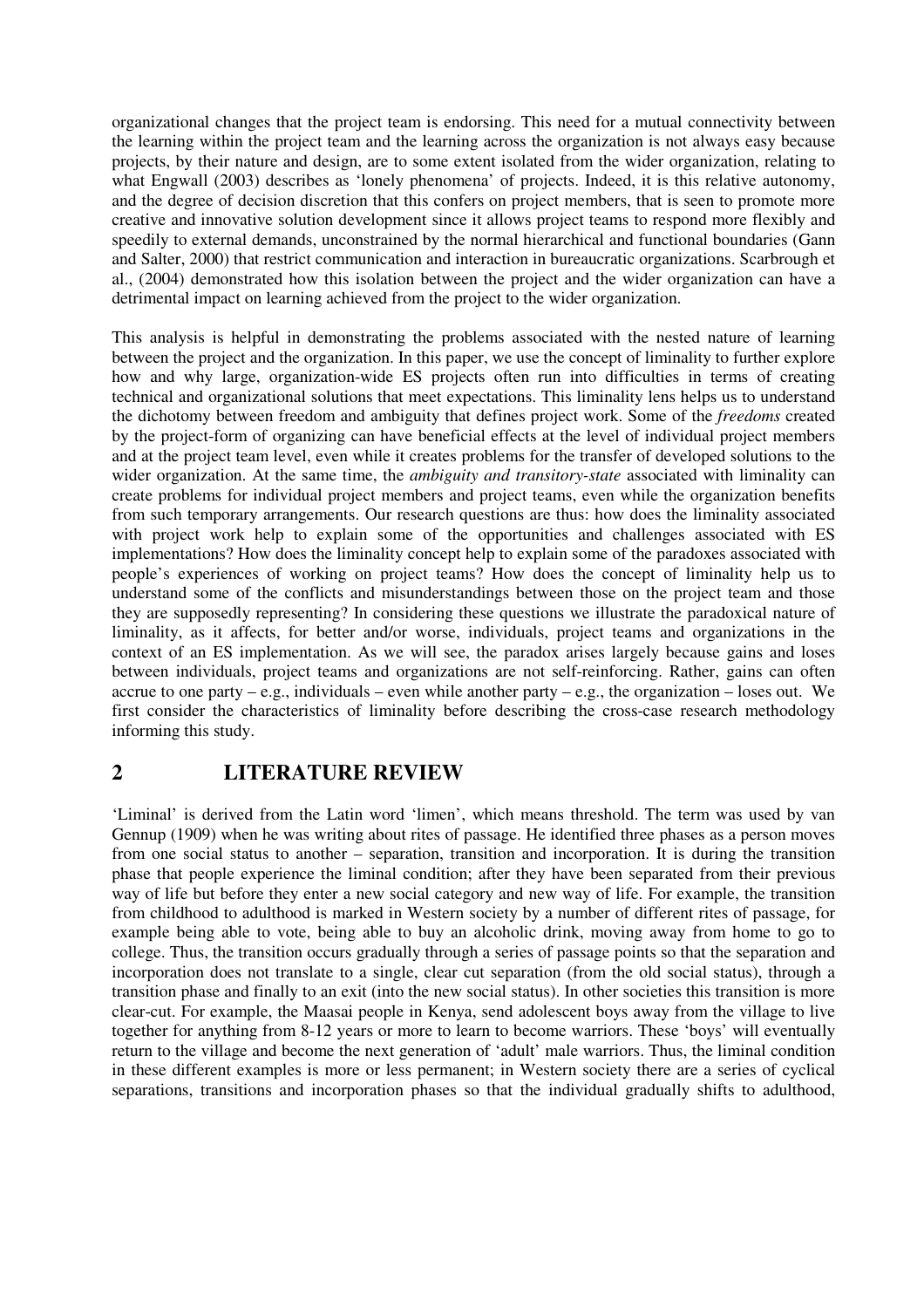whereas for the Maasai the transitory state involves a more abrupt separation and the return to the village is a single passage point back to incorporation.

During the transitory or liminal phase they are 'betwixt and between the positions assigned and arrayed by law, custom, convention and ceremonial' (Turner, 1977: 95), living 'at the limits of existing structures' (Tempest and Starkey, 2004: 507). The transition phase is thus liminal in the sense that it is a period of ambiguity, when the person is in a social and cultural limbo. This limbo state has both negative and positive connotations: people in a liminal phase are 'temporarily undefined', beyond the normative social structure. For example, in the United States during this liminal phase a 'young adult' is one who does not yet have the full rights of an adult and is also no longer a child with limited responsibilities. This weakens them, since they have no rights over others. But it also liberates them from structural obligations' (Turner, 1982: 27). In this sense, liminality can be both painful and enjoyable (Rottenburg, 2000), freeing the person from institutional constraints but at the same time marginalizing them.

The term liminal has been used to describe the condition of temporary employees in flexible organizations (Garsten, 1999); to discuss the consulting experience (Czarniawski and Mazza, 2003); and to consider the impact on individual and organizational learning (Tempest and Starkey, 2004). In this paper we use the term to describe and analyze the experience and impact of individuals assigned to work on an ES project since, as we will show, many of the conditions of liminality apply to such project teams. Moreover, we will show how some of the ambiguous and paradoxical aspects of liminality help us examine and explain not only these project members' experiences but also the dynamics and outcomes of the projects themselves. This paper thus builds on existing work in the IS field which has considered the change process that constitutes IS projects, recognizing how this is best theorized as iterations of change and order over time. However what has not been considered is the opportunity that exists if one conceptualizes the project itself as a unique phase – not one to be transitioned out of as quickly as possible, but one that is crucial if an appropriate and inventive system is to be created. We next consider some of the characteristics of liminal space that we can apply to project work and project workers.

One of the first characteristics of a liminal phase is that it is *temporary*, hence Garsten's (1999) use of the concept to explore the experience of temporary workers. Organizations use temporary employees precisely because this allows them to be more flexible – adding and reducing headcount as and when needed – and in doing this creating 'liminal subjects in flexible organizations' (Garsten, 1999). Project teams are very similar since they are also used to give organizations more flexibility, while for the individuals involved it means that they have a temporary and transitory assignment, upsetting the traditional psychological contract based on long-term and stable employment assignments (Ho et. Al., 2006). Whether this is experienced 'for better or for worse', depends on a number of features of the project work assignment, as will be shown in the analysis.

A second characteristic of a liminal phase is that it is *ambiguous*, since people in liminal space 'slip through the network of classifications that normally locate states and positions in cultural space' (Garsten, 1999: 606), offering both risks and opportunities simultaneously and for both the individuals and the organizations involved (Tempest and Starkey, 2004). Thus, Garsten uses the concept of liminality to describe how temporary workers are 'strangers in the workplace who are socially under-determined'. For Turner (1982) this ambiguity provides those in a liminal phase with the opportunity to upset normative orders and transcend institutional boundaries; a seedbed of cultural and social creativity. The ambiguity exists because activities are performed 'backstage' – separated from mainstream organizational activities. The ambiguous nature of a project assignment may thus lead to feelings of marginality and/or potency, inferiority and/or release.

A third and related characteristic of a liminal phase it that it involves *freedom*, from structural and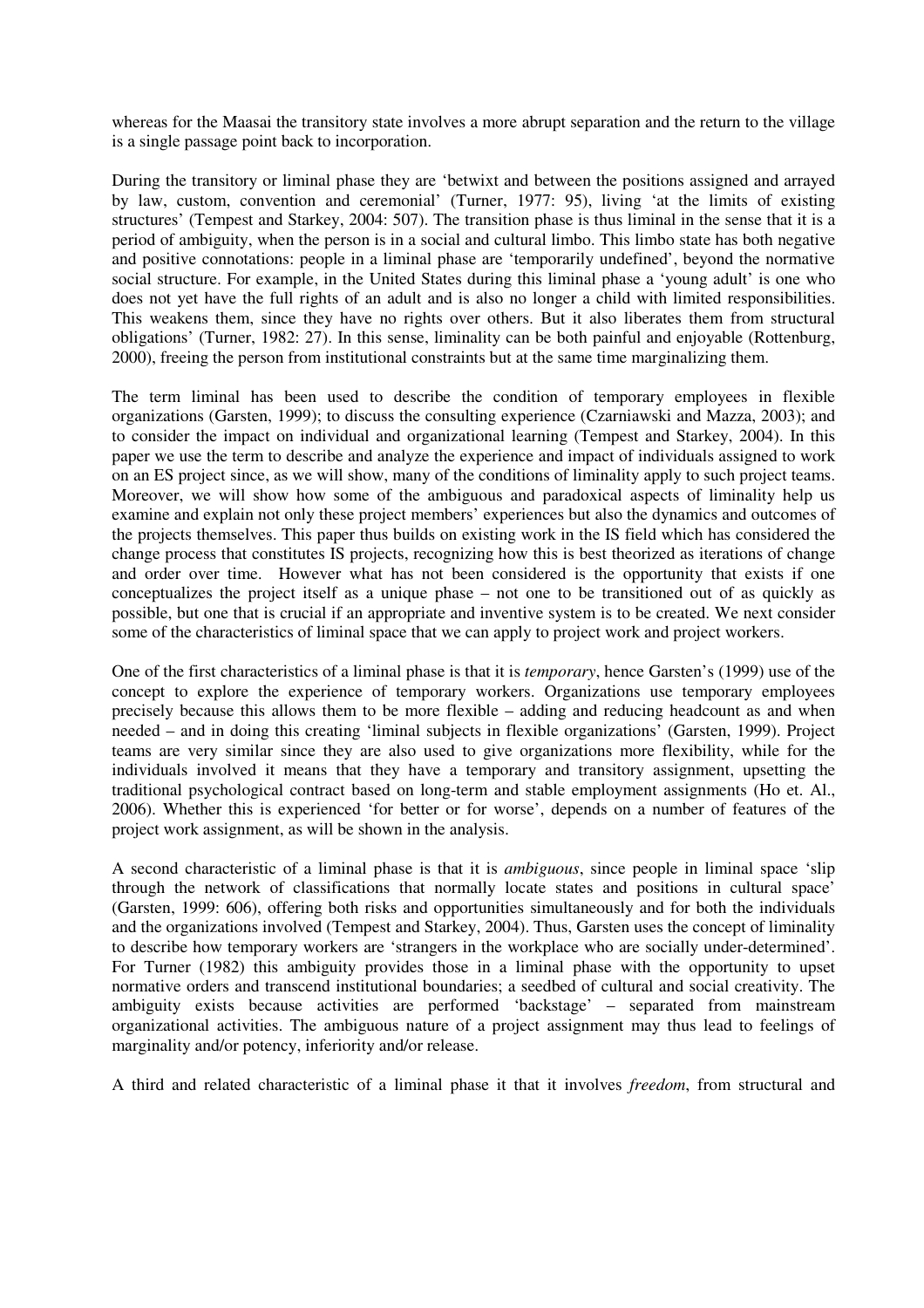institutional constraints and obligations – 'whereas structure entails systems of classifications, models of thinking about culture and nature and ordering life, institutionalization and norm governing, the liminal phase involves a challenge of structure and its attributes' (Garsten, 1999: 605). This interstructural aspect of liminality provides freedom in two senses: freedom *from* institutional obligations (technical and bureaucratic) prescribed by the organization but also freedom *to* enter new symbolic worlds and to transcend social structural limitations and to play (Turner, 1982). Likewise, Hagen et al., (2003) discuss how the liminal space provided by education (studying an MBA) can provide the opportunity to critically examine dominant orthodoxies. The new opportunities that are available in the liminal space, however, may also come with risks and new demands on skills and competencies (Grasten, 1999). Thus, during this time creativity and innovation are enhanced, since innovation occurs most often at the interfaces and thresholds. However, this freedom may be threatening to individuals who are insecure or lack expertise, even while for others it is liberating and exhilarating, offering new learning and career opportunities.

A final characteristic of a liminal phase is that it encourages a strong sense of *community* with those sharing the experience, even while it creates a divide between those 'on the outside' (Czarniawska and Mazza, 2003). This strong sense of community within is important because, as Wenger (1998) argues, knowledge generation rests on sense-making, and sense-making occurs within the context of communities of practice. The paradox here is that there may be a strong community among those sharing the liminal space while at the same time the lack of connection with those within the existing ongoing organizational structure can mean that liminality threatens the social capital within the organization (Tempest and Starkey, 2004). In other words, project teams may be isolated from, rather than embedded in, the wider organizational context. Yet we know that people and their practices are embedded in their work context (Cook and Brown, 1999) and that technologies that are not aligned with the existing social and technical context will be resisted (Hsiao et al., 2006).

This discussion of liminality, as it may apply to an ES project team, recognizes its paradoxical nature, having positive connotations – play and transcendence of existing institutional structures - but also negative connotations of marginality, with weakened power and reduced access to resources.

## **3 METHODOLOGY**

In this paper we compare phenomena across two ES implementation project case studies in order to enhance contextual richness, ensure greater analytical leverage and induce understanding at the individual, project and organizational level (Raub, 2001). Both researchers were informed by an interpretive epistemology (Walsham, 1993; Klein and Myers, 1999), employed the same narrative interview technique (Bauer, 1996) with the objective of collecting and collating 'thick descriptions' (Geertz, 1973), and focused data collection on the same unit of analysis — implementation of an ES.

We interviewed key participants regarding their project experiences, and conducted observations and systematic review of official project documentation. The cases here are designed to seek 'validity…not [from] the representativeness of the case in a statistical sense, but on the plausibility and cogency of the logical reasoning used in describing the results and in drawing conclusions from them' (Walsham, 1993; p 15). The paper's findings are based on the comparative analysis of how liminality was created within each case and the impact of this on individuals, the ES projects and the organizations. Cross-case analysis allowed us then to draw out relationships that can help to build theory. Each author separately conducted the fieldwork related to one of the two cases. In neither case was the initial research focus specifically on liminality; rather this issue emerged as the authors discussed insights from their respective case. This subsequently led us to analyze each case in terms of this important, emergent issue.

Collecting diverse forms of data helped us to seek multiple interpretations to improve the 'plausibility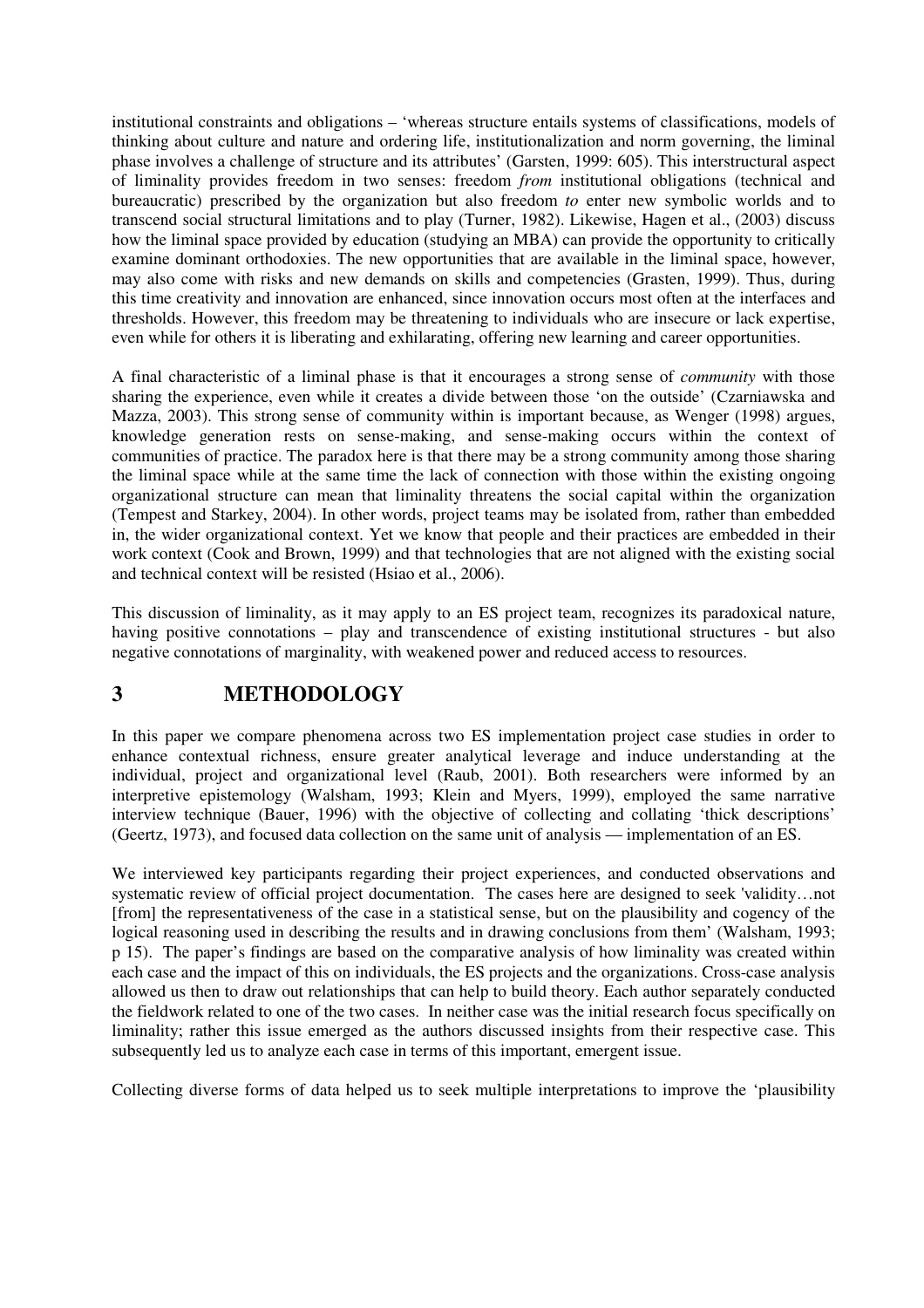and cogency of our interpretive accounts' (Klein and Myers, 1999). Our field work resulted in different but complementary insights: In Ivy we saw how the project structure isolated the team so that the proposed solution was not immediately accepted, leading to extensive negotiation and rework in the postimplementation period. In Epicurea we followed the team through an 'epiphany' that allowed them to build an ES that transformed the HR function. Our analysis involved fully articulating the dynamics of each case study and then developing a shared perspective based on the themes that were present in either one or both settings. To accomplish this each researcher individually reviewed her qualitative data and constructed a case description highlighting how liminality was created and how this influenced outcomes at different levels. These write ups, along with a list of emergent themes, were shared with one another in order to compare the cases and consider the principles of dialogical reasoning and suspicion in order to further improve our interpretive accounts (Klein and Myers, 1999). An iterative process of cross-case discussion and fine-tuning of the case descriptions helped us to identify mechanisms that create separation into the liminal space. In analyzing the data we looked for pattern codes which can provide explanatory or inferential meta-codes that allowed us to identify an emergent theme, configuration, explanation or 'repeatable regularities' (Miles and Huberman, 1994, p69). The analytical themes were then organized around these mechanisms which allowed us to develop a coherent sense of the impacts across cases. Unfortunately, given the limitations of space we are not able to present the 'thick' case descriptions that were collected but rather can only summarize our findings through our analysis.

## **4 CASE DESCRIPTIONS AND ANALYSIS**

"Ivy" University is one of the eight Ivy League institutions located in the Northeast region of the United States which are grouped together for their academic excellence and selective private education. The governance structure of Ivy is relatively decentralized with administration taking place both in the disparate academic and support departments and then consolidated and reconciled centrally in order to report financial status and meet regulatory concerns. In the late 1990's Ivy experienced an increasingly complicated regulatory environment as an institution with a multi-billion dollar endowment and the recipient of sponsored research funds and governmental grants making the fiduciary responsibilities significant. In this climate, Ivy embarked on an ES project in order to replace all administrative systems and create an integrated operating platform for the 21<sup>st</sup> century. The enterprise computing model was expected to increase fiduciary control and decrease audit risk while funneling more administrative responsibilities from the central administration to academic and support departments. Ivy contracted with a single software vendor ("Vision") to develop two new modules and then implement an enterprise solution particular for the higher education context. After a year long delay, the entire ES suite was implemented across the University in the summer of 2000 at which time the academic departments refused to work with the financial management module and the project team had to then develop customized software to accommodate their demands.

Located in the United States and founded in the mid 19th century as a family firm engaging in food processing, Epicurea's business interests now cover five customer segments in 63 countries: food; health and pharmaceutical; financial and risk management and industrial. More than 149,000 employees work across a range of areas including: fields, laboratories, offices, production facilities and trading floors. When the CEO announced he wanted to increase momentum in the push for global business development, a major initiative was launched to consider business improvements enterprise-wide. Presidents of each functional area in Epicurea (Finance, Human Resources etc.) were asked to begin working towards improving information management via appropriate technology implementation by bidding for internal funding for ES development work. The ES was successfully implemented on schedule and within budget. In the analysis below, we consider some examples of the characteristics of liminality (Table 1) that were introduced earlier in the paper. These characteristics act as mechanisms for creating an in-between space within which project work exists.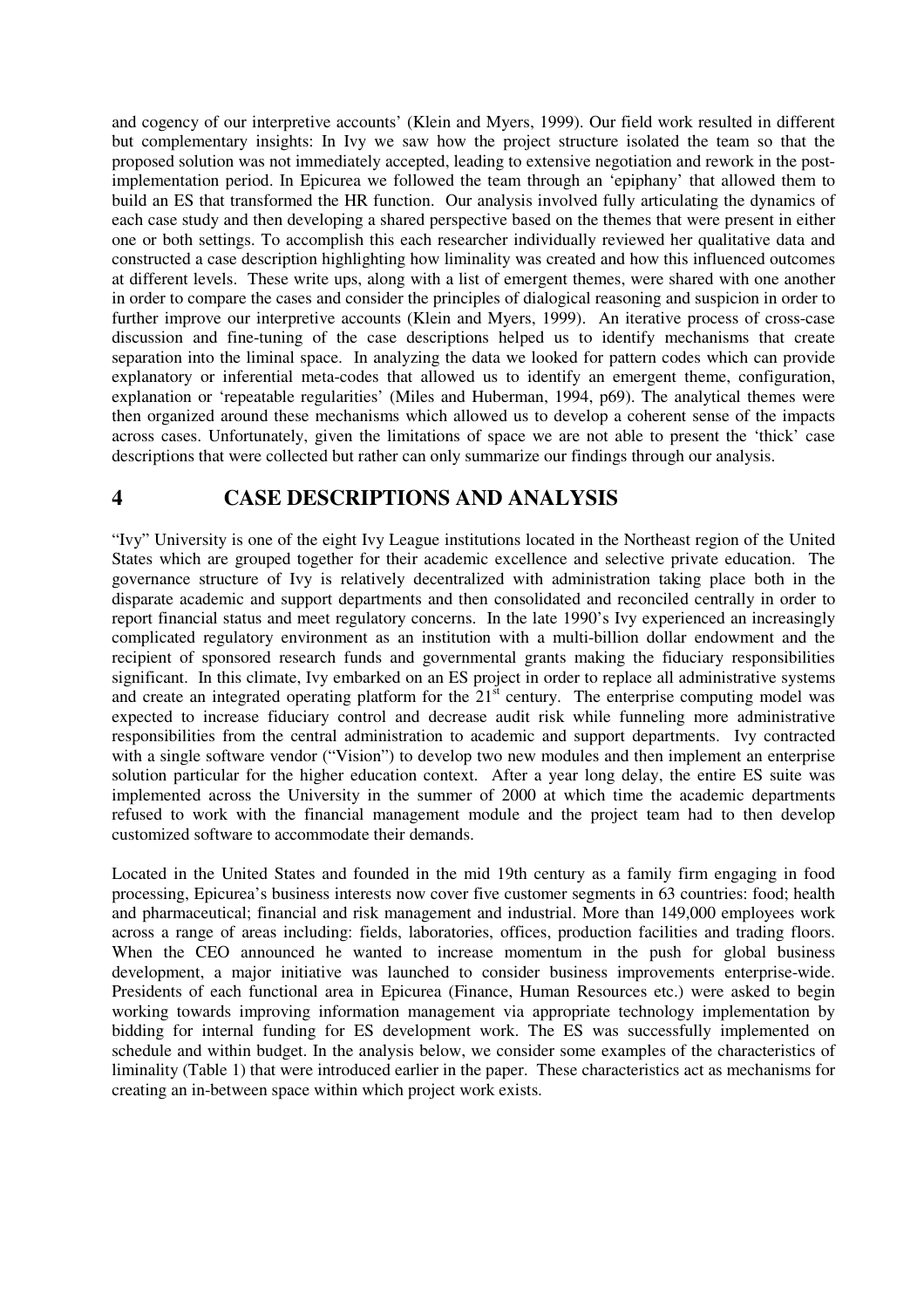#### **Table 1: Liminal Characteristics**

Temporary: Liminality is, by definition, only temporary, A project is by definition a temporary assignment so that the team member knows that they will eventually move on, albeit it may be unclear what this move will involve.

Ambiguity: A liminal space is ambiguous in the sense that a person does not fully understand what is involved. In the context of a project this liminal characteristic can cause both the upset of normative orders and be a seedbed of cultural and social creativity.

Freedom to/from: In a liminal condition, a person is free to experiment because they are freed from the constraints of the social setting which they have left behind.

Community: This characteristic of the liminal phase encourages both a strong sense of community in the project team whilst possibly creating a divide with those on the 'outside'.

We consider how these liminal characteristics can be used as mechanisms to assist the movement of each case organization into the transitional stage where the liminal condition is experienced. In the discussion section we then consider the final phase of incorporation in order to understand how different approaches to liminality can lead to positive and negative implications for individuals, groups and organizations.

**Ivy**: As Ivy sought to modernize their administrative infrastructure for the 21<sup>st</sup> century, they decided to do this by **separating** the initiative from the daily operations, creating a project with a full-time core of Ivy employees. The core team formed the "nucleus", an indispensable small group whose departmental jobs were back-filled for the initiative's duration. Supporting the project with resources enabled the work to get done without taxing University daily operations. The people selected for the project initiative were, thus, completely separated from their previous job responsibilities and moved to the project space. Ivy employees were sent away from the main University campus to work together with others who had been selected until the project was successfully completed. At Ivy, the temporary project initiative existed for a significant period of time, during which the project team was clearly separated from the rest of the University and it is in this in-between space that they experience the liminal condition.

The movement into phase two – **transition** – where one experiences the liminal condition was dependent upon the divestiture of old ways and the entrance into a more ambiguous space. The ambiguity of the project space is exemplified through the naming of the project. Project X was initially used simply because no name was immediately forthcoming. However, this name stuck and became associated with the X-Files TV drama, denoting mystery and something slightly unreal and imaginary/super-natural. The ambiguity experienced during this transitional phase exists because of the lack of social and cultural norms. This gave team members the freedom to experiment and explore options that were not restrained by the ongoing daily operations. At the same time however, the secretive nature of the name added to the sense that highly confidential work was going, the details of which were not discussed and this proved alienating to those external to the project team. The naming the project not only influenced the ambiguity experienced, but also affected the extent to which the project team identified itself as a separated community. The liminal characteristics together help to solidify the in-between space.

Thus, at Ivy, the project team members were creating their own environment – one that existed outside the cultural norms of the University – where they were given additional freedoms and the expectations of job skills and responsibilities was more in line with the corporate project management world than the 37.5 hour Ivy administrative work week. Recognizing that this initiative was a temporary and transitory space the team took advantage of this to 'think outside the box' and create a new administrative environment for Ivy. Freedom from structural and institutional constraints was demonstrated through the creation of a dedicated, well-resourced project building that was used for the duration of the project. However, this isolated the team members from their organizational colleagues who were not involved.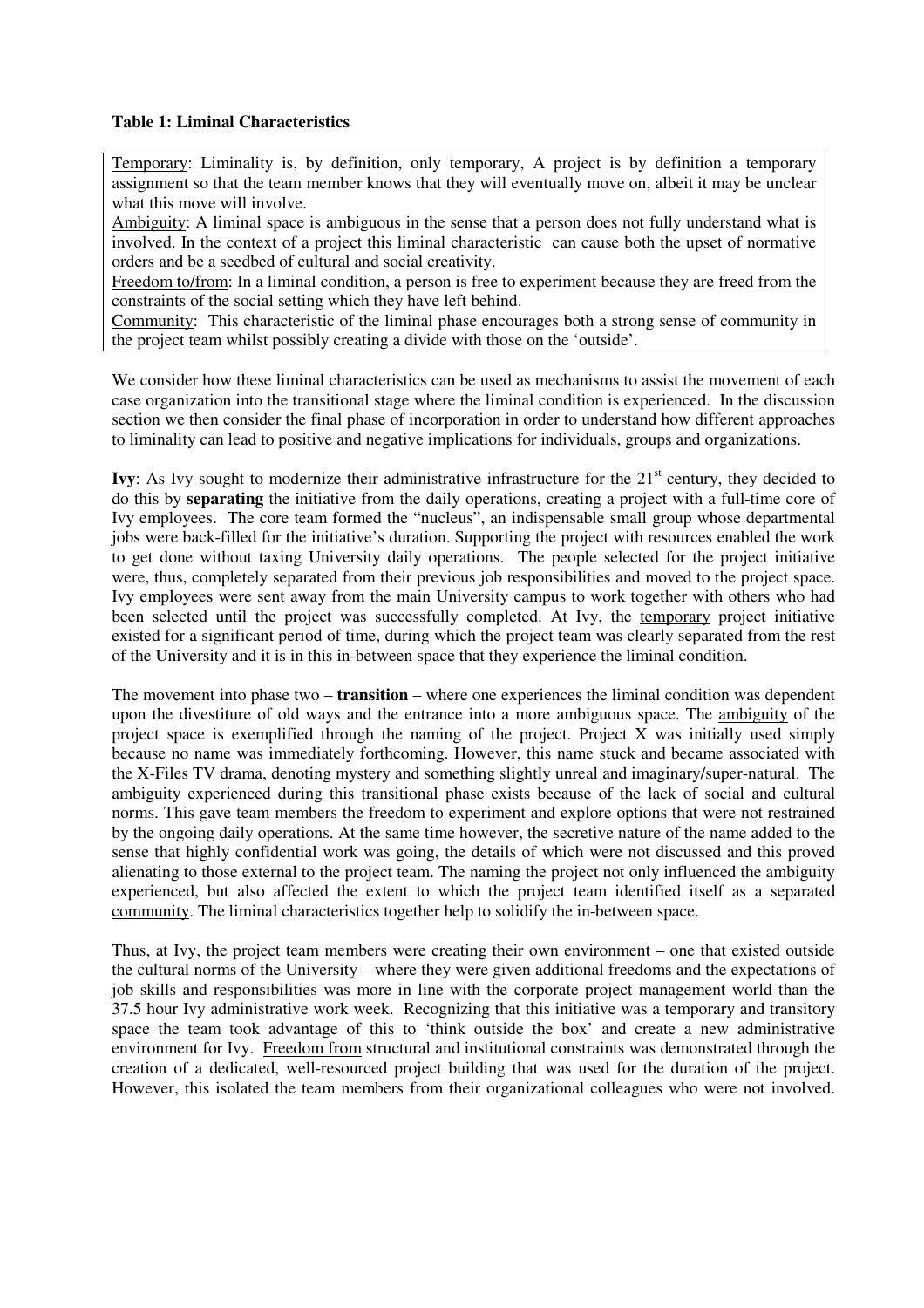This freedom from the physical constraints of 'the office' in Ivy appeared to give team members a sense that they did not need to be tied to existing structures and processes but rather had the freedom to experiment with new ways of working. Ivy data indicates that "kinship" was an important part of the freedom of liminal space.

Those involved in Project X didn't just separate themselves from the wider University, they created a sub-culture – an identity with a particular language – one that "outsider(s) wouldn't understand because they hadn't been part of it". This sub-culture actually is juxtaposed against the broader Ivy culture which historically has trouble making decisions because of its consensus orientation. As noted by one functional leader in spite of a large number of people 'the project was able to get in a room and make important decisions efficiently.' This ingroup sub-culture was further enhanced by the way project members were selected. That is, in Ivy, members were selected explicitly because they were 'the brightest and the best'. This gave the team a community feeling that they were all regarded as equally, highly talented. This meant that those outside the team were not considered to be part of this elite group, causing some resentment from those left to pick-up and continue 'business as usual'. Furthermore, those alienated in this way felt that their work practices were being ordained by individuals who may never have done the job for which they were mandating practices. The Ivy team was, thus, seen by others in the organization as being part of the 'out-group'. As the scope of Project X broadened and the team expanded, inter-group dynamics surfaced. As the senior Vision consultant pointed out in the last year of the project, the teamwork was different from what he was used to when implementing enterprise-wide systems and his employees who had been working on-site at Ivy for the previous year had adopted the work approaches of the Ivy team. This speaks to the strength of the liminal space to create an ethos and indoctrinate it to new entrants.

**Epicurea**: Liminality was experienced in Epicurea as a series of more minor rites of passage, involving cyclical separation, transition and incorporation phases. The HR specialist project team members were assigned part time to the initiative, even the project leader, so that they continued to work both on the project but also in their departmental home. The full time IT specialists supporting the project were familiar with working on temporary projects as this constituted their normal job specification. Epicurea project members were, therefore, not **separated** from the daily operations of the company for long periods, rather they exited and entered the project space continuously over the lifecycle of the initiative – in this way the temporary nature of the project was more readily experienced on a daily basis.

The team members experienced transition to the liminal condition as having a hybrid role where they are 'temporarily undefined, beyond the normative social structure' because of their role in both worlds. The project members were in some ways freed from institutional constraints and this actually appeared to energize them in relation to their day-to-day HR role. The project team had no dedicated project space but either used available meeting rooms on the site where they were going to gather in a particular country or simply worked at their functional office location for other project activities. Epicurea also experimented with ideas about how the ES might transform work practices, but in doing this worked closely with their functional peers to understand the implications of any changes that were being proposed. This enabled them to check out that their HRIS project development work was appropriate for HR practice back on their sites, educate their businesses on what was happening and remain fully informed when developing their HR strategies, policies and practices.

Moreover, although the team leader did want to ensure that she had highly competent people on the team, the strategy of selecting 'the brightest and the best' was never articulated and so did not appear to create the same level of resentment outside the team. Furthermore, these project members retained their permanent positions on their 'home site' and so were seen by others to be a part of' Epicurea's ongoing concern – staff among staff. Even though a strong sense of project team community and high morale was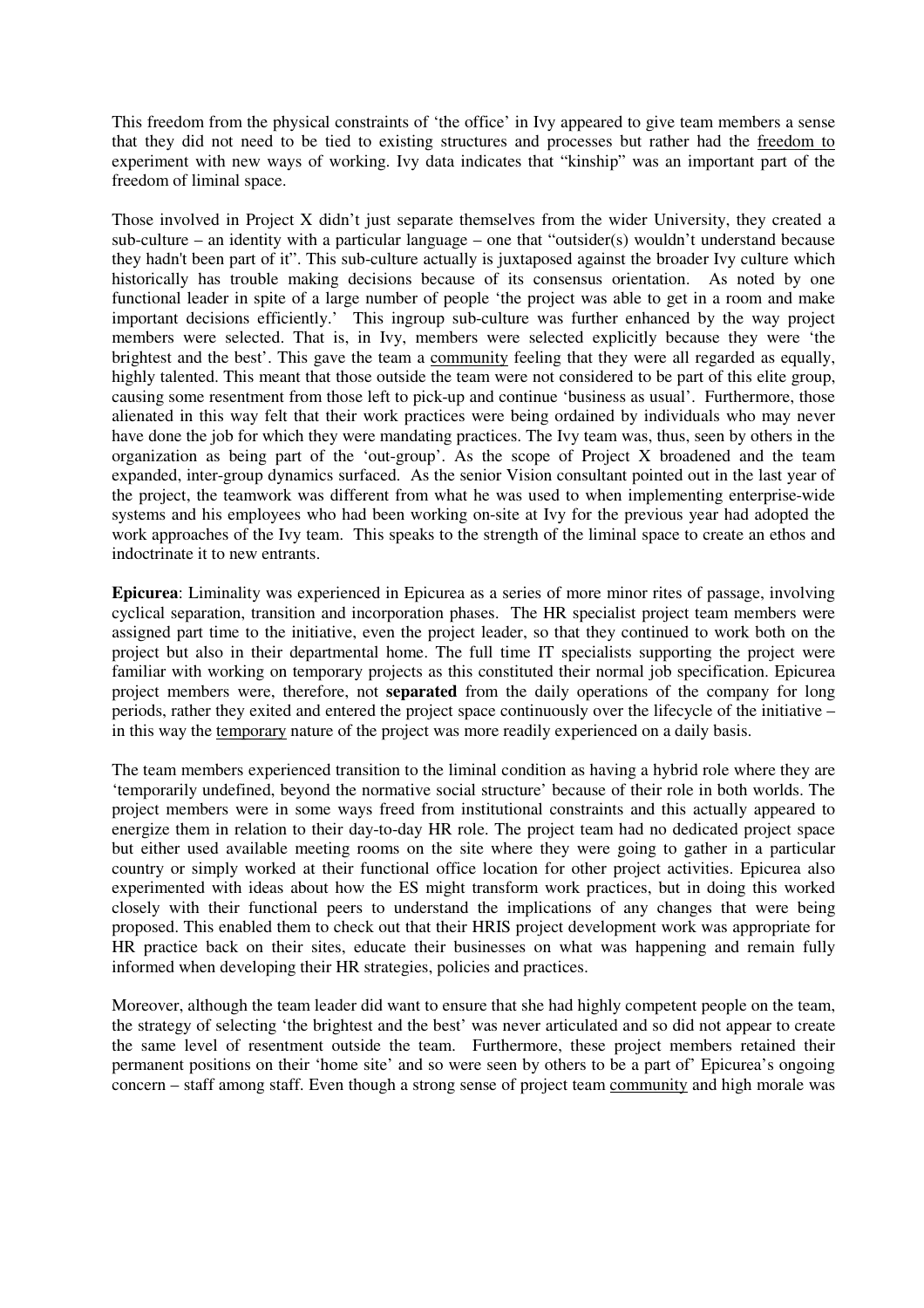developed through social activities, the ingroup-outgroup identification seemed to be less strong. With out-group identification there was initial resistance from the HR manager and business manager client groups but trust was built into these relationships from the beginning and steps taken to maintain this throughout the project.

The functionally descriptive name of the Epicurea project (HRIS: Strategic HR Information Management Project) was advantageous because it enabled initial funding of the project, as IT projects had a poor record of success in the company. The name also helped to show the 'bounded' nature of the project and therefore reduced the potential for project ambiguity. This did not mean that there was no ambiguity because at the outset, project team members were not clear about what a strategic HRIS project could achieve, but this ambiguity was about how to enact the strategy, not about the project scope.

In Epicurea there were clearly issues between the functional areas of HR and IS in the first instance. At the first meeting they had difficulty in getting together as one group with a like mind about HRIS and each functional area described each in less than complimentary ways. Once they had worked to achieve a 'like mind' as a cohesive group they found that as an in-group they were in conflict with the HRIS technical staff and with country HR management. However, this, too, was averted through negotiation and debate and the building of trust relations. Overall, the HRIS team enjoyed working together as one team, with the part-time HR members having the freedom to discuss HR transformation away from their home sites. Getting away from 'the day job' provided the opportunity to develop innovative ways of thinking about taken-for-granted issues whilst at the same time developing a collective understanding about addressing such issues.

# **5 DISCUSSION AND CONCLUSUION**

In the analysis above, we have identified how liminality was created in the two case companies where particular characteristics (transitory, ambiguous, freedom and community) were used as mechanisms for producing an environment within which project work exists. More specifically, the cases suggest that mechanisms were used differently in the two organizations, so that we are able to contrast a transition that is semi-permanent (Ivy) from a transition that is more rotational (Epicurea). In the semi-permanent liminality of Ivy, project team members are isolated in the transitory liminal phase for the duration of the project while in the rotational liminality at Epicurea, the project team enters – exits – re-enters continuously throughout the duration of the project, like a rotating door. In this section, we consider how this impacted the incorporation of both the team members and their technological solution as they moved back into the main organization. In looking at Table 2, it should be noted that in reality there is overlap between the characteristics and the mechanisms employed. For example, naming the project not only influenced the ambiguity experienced, but also affected the extent to which the project team identified itself as a separated community. Nevertheless, we have matched the mechanisms with that aspect of liminality which appeared from our analysis to be strongest, given our case data.

| Liminal<br>characteristics                                     | and Strong separation and semi- | Weak<br>separation<br>rotating |
|----------------------------------------------------------------|---------------------------------|--------------------------------|
| <b>Mechanisms</b>                                              | permanent liminality            | liminality                     |
| Transitoriness e.g. Deployment of Full-time project membership |                                 | Part-time project membership   |
| personnel to project                                           |                                 |                                |
| Ambiguity e.g. naming of project                               | Project $X$ – mystery           | Shrimp – functional name       |
| Freedom e.g. degree of physical                                | Dedicated project building      | No project home                |
| separation                                                     |                                 |                                |
| Community e.g. selection of staff                              | Brightest and best – exclusive  | Staff among staff              |

**Table 2: Mechanisms used to create semi-permanent or rotational liminality**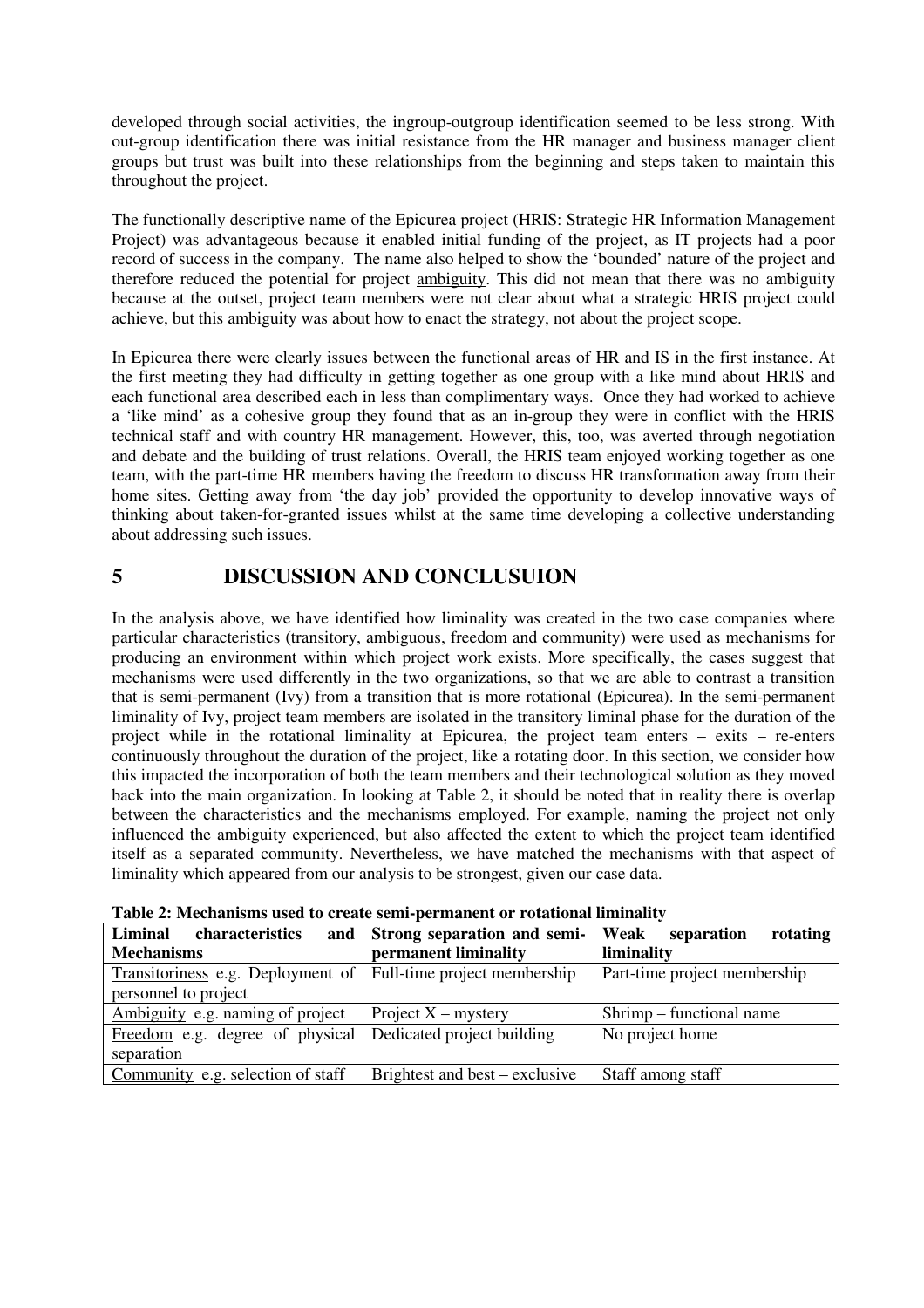In both cases, liminality appeared to facilitate 'thinking outside the box' and so creating a transformational solution around the ES. Liminality also, more broadly, influenced the individuals who had experienced this transitory state and had been changed by it. These effects seemed to be similar across the two cases. However, the different types of liminality created in the two cases appeared to influence the interactions between the team and the rest of the organization and so influenced the extent to which they were embedded in the work context of those who would eventually be using the system. Differences in the degree of embeddedness, created by the two types of liminality, in turn influenced the acceptance of the solution presented at the time of incorporation.

From the perspective of the individuals involved, being involved in the project led them to gain new skills, which improved several individuals' personal career trajectory. Several of the key players in both organizations, thus, changed careers at the end of the project, even though prior to this they had not intended to do this. For some these career changes were within either Ivy or Epicurea, but in both cases there were some individuals who moved on so that the organizations themselves lost valuable human resources and knowledge related to ES-enabled operating practices and so did not benefit from the skills development that they had supported. Career development was thus wholly beneficial from the point of view of the individuals involved in both these cases, even though this was not the case from the organizational perspective. Such impressive career development may not always be the outcome of such a liminal experience, however. For example, liminality for the temporary workers discussed by Garsten (1999) was not necessarily related to significant career advancement.

From the perspective of the project team itself, liminality offered a space where members were freed from existing institutional constraints and this helped them to produce creative solutions. As we saw in both the Ivy and Epicurea cases, project team members developed a strong sense of kinship with each other and embraced the project as an opportunity to redirect the organization's future. In both cases, all functional members were initially completely unfamiliar with ES software but in both cases they developed solutions that were very different to the existing practices in their respective organizations. At Ivy although team members initially felt overwhelmed and lost, unclear of what they could contribute to the project, they eventually developed a conceptual schema for what they considered would be a 'more professional' administration system for Ivy. In Epicurea, the HR members of the team also initially were unclear about what the HRIS was all about, but over time they worked together to develop plans for future, more integrated HR strategies. In both cases, therefore, the project team developed a strong sense of community (an in-group) and through this they were able to envision how the ES could transform work practices. Again, this strong sense of community may not always accompany a liminal experience. For example, the high value placed on adaptability of some temporary workers - displaying the right attitude and competencies – can contribute to an individualized experience which is more strongly felt than the notion of sharing and belonging (Garsten, 1999, p615). However, in both Ivy and Epicurea it was community rather than individualism that was more strongly pronounced and this did not appear to be significantly influenced by whether the liminality was semi-permanent or rotational. This did influence, however, how the proposed solution was accepted by the organizational users once implementation began.

Thus, from the perspective of the organizations involved, the visions and associated systems created in the two cases were accepted very differently when they moved to **incorporate** the system into the operational environment. In Ivy, the strong sense of community within the project team and being cut off from the everyday communication and information of the rest of the organization lead them to largely ignore the needs of those they supposedly represented. Although the team members sought to engage users including faculty at the outset of the project, over time they became insular in the way they worked and prided themselves on the "family" and "kinship" that had been created enabling them to be more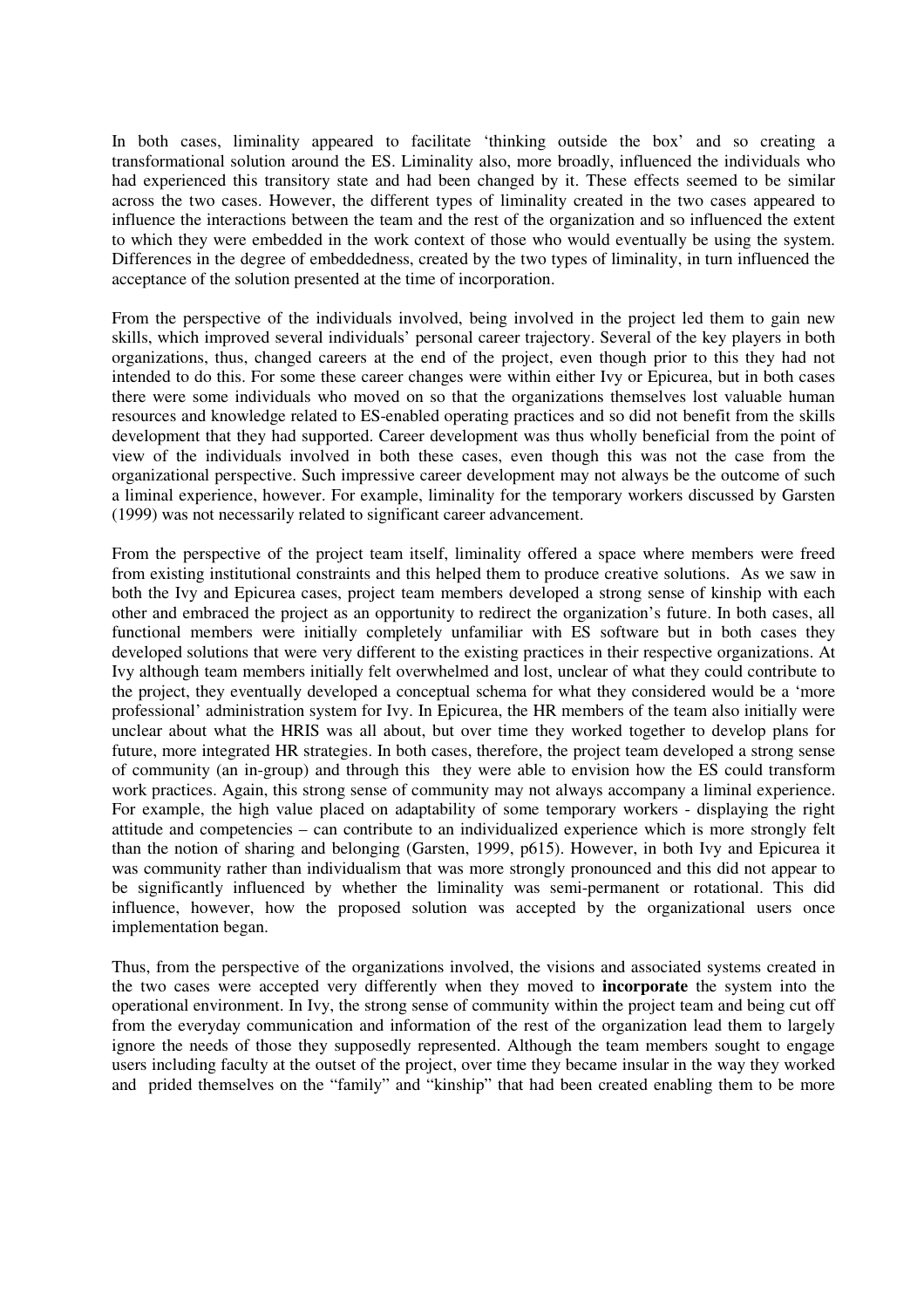creative and 'think outside the box', not constrained by the everyday embedded work practices of their colleagues, but also not aligned with these existing practices. This divestiture was created through the way the liminal mechanisms were used in the Ivy case, for example in the naming of the project, the allocation of significant resources, the selection of the 'best and the brightest', the back-filling of jobs, and the isolation of the project team. In this way Ivy maximized liminality in their project but at the expense of isolating it from the technical and social work context of the broader user community. At Epicurea, on the other hand, the project was less strongly separated from its daily operations. Not only were the HR managers working part-time on the project but they also had their 'day job' for which they continued to be responsible. This allowed them to be involved in the development of both HR and the HRIS vision, strategy and policy and work on alignment between the two. The only full-time project members were IS staff used to working on temporary projects. The project was not without conflict, however. Thus, HR and IS team members each initially commented in less than complimentary ways about each other; initially there were negative responses from the HR specialist clients to the technical leader; and the project leader had to spend considerable time engaging to convince business managers about their vision. Much effort was given to developing positive relationships during the transition phase between team members and with other stakeholders and this appeared to be facilitated by their role as staff among staff. In this way the Epicurea project team remained socially and technically embedded and this allowed them to create a solution that aligned with the existing work practices even while these work practices were dramatically changed by the new HRIS.

Project members, especially employees, may not be barred from information channels and locales, but as indicated in the introduction, projects can be 'lonely phenomenon' (Engwall, 2003) since the project organization encourages them to separate and eventually lose touch, especially if they are assigned to the project full-time and the project is of long duration. This fragile connection to others in the organization enhances a sense of community with those in the same liminal space (Turner, 1969) that can help to foster a strong collective and egalitarian identity, stripping away differences in rank and status. However, the Epicurea case suggests that this strong sense of community does not necessarily have to be associated with a strong separation from 'the other', that is the rest of the organization. The Epicurea project was, in this sense, less 'lonely' and more socially and technically embedded than the Ivy project.

This difference in terms of the 'loneliness' of the two projects created by either the semi-permanent or rotational liminality, thus influenced how far the solution was initially accepted during the incorporation phase. In Ivy, given the rejection by users, a lot of time and effort was spent in post-implementation negotiations leading to cost and time overruns in order to meet user needs. Thus, at Ivy the incorporation phase was extended beyond the initial installation of the ES. In fact, it was only after an extended period of use that the rite of passage was finalized through acceptance of the ES. The period of incorporation was much more rapid in the Epicurea case. However, the Ivy case illustrates that while engaging users after installation can be more expensive than if done during the project, it can still be successful. Once the users were actually working within the ES-enabled environment the project team were able to better hear what aspects of the design were limiting their work practices. During this final phase a new way of working became stabilized through the creation of a working ES. At Epicurea the incorporation phase was much more rapid but the transition had nevertheless allowed a critical, strategic 'lens' to be turned back on the strategy work of the HR function, which added value to their work for the organization.

In conclusion, the liminality lens, in conjunction with an understanding of the embeddedness of work practices, has helped us to examine and explain both ES project members' experiences and project dynamics and outcomes. Those in liminal space have potential to be both the agents of change but also perhaps, its victims. In the two cases, there were no individual victims, but this may not necessarily be the outcome, especially for individuals who cannot cope with the initial ambiguity of such a transitory working environment. Moreover, what may be positive at one level – e.g., for the individual, may be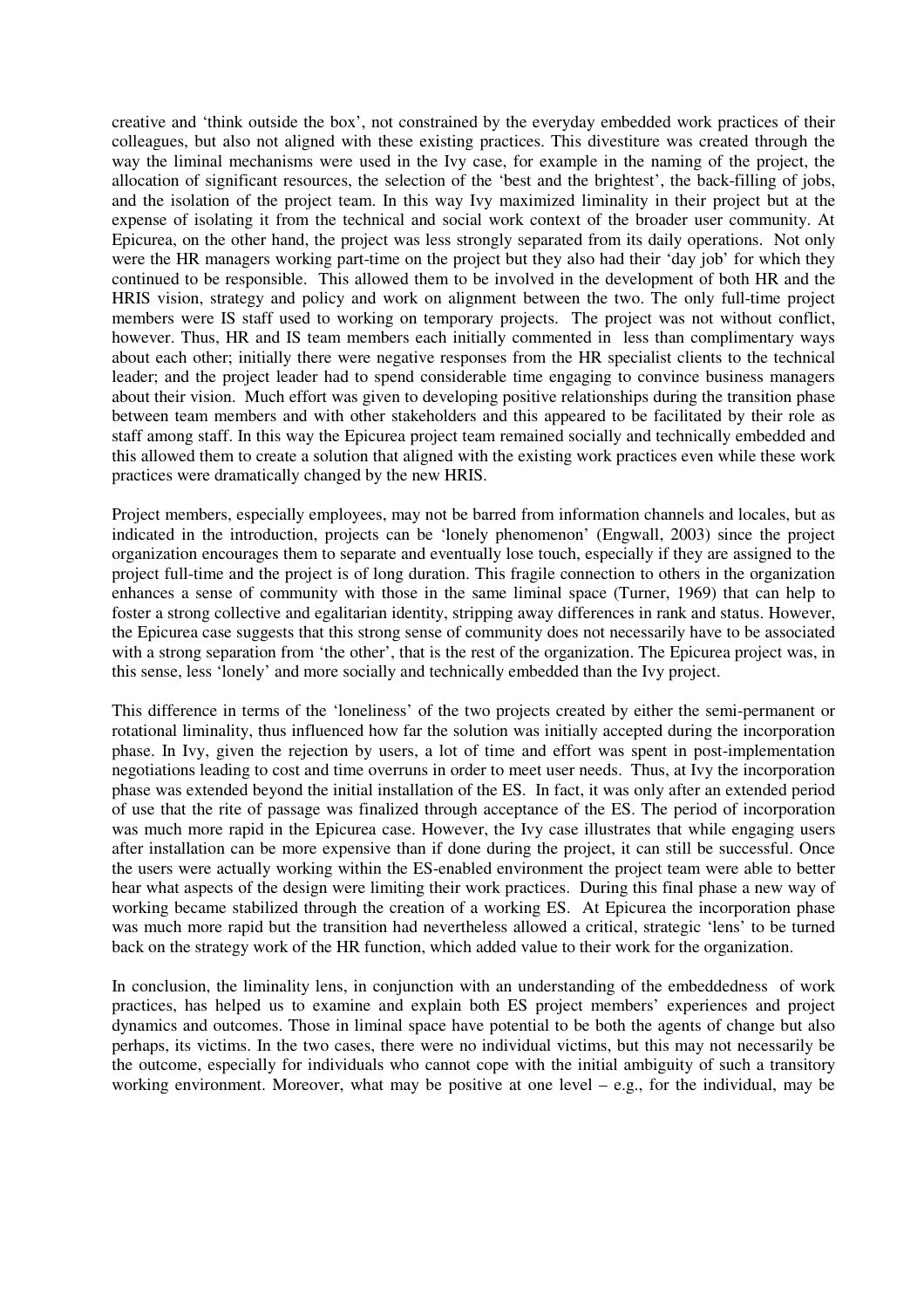negative at another level – e.g. the organization. For example, the strong sense of community within the project team and being isolated from the embedded work practices of the organization may lead the project team to ignore the needs of those they supposedly represent even while it gives them the opportunity to be more creative and 'think outside the box'. Or, an individual's opportunity to be engaged in an ES project and gain new skills may be good for his/her personal career trajectory, but if they decide that opportunities are greater outside the organization, the organization itself may lose a valuable human resource and not benefit from the resources that have been spent on creating this increased human capital. This is a particular problem in relation to ES projects, where expertise of such technologies is widely sought, resulting in a loss of expertise once implementation is achieved even though such expertise is vital in the post-implementation period when the value is most likely to be exploited only if there is sufficient human capital support for this.

More generally, our liminal lens helps us to understand that there are multiple ways to successfully implement an ES and that the type of liminality created for the project team will influence how they achieve this. While ES packages are currently being sold as 'best practice' software, organizations are challenged to apply these prescribed practices to their local situations. During the incorporation phase users must evaluate the extent to which their local work practices are of greater value than those mandated by the ES. In both our cases, the working ES represented a negotiated outcome that preceded its acceptance into the local community; albeit this occurred more quickly in the Epicurea than the Ivy case because of the differences in the type of liminality created and the resulting extent to which the project was isolated from the embedded work context. For this reason an analytical understanding of negotiating through a uniquely liminal phase to a reordering of work life should be a part of any IT project management strategy. As Hammer said at the 2002 Strategy World Conference (Said Business School, 2002) "execution is strategy" in contemporary society. It is not merely the strategic plan - the grand vision - that creates organizational success but rather the ability to negotiate end-to-end operational processes that is key for maximizing potential. Liminal spaces can be reflexive spaces for future strategy development. The findings also illustrate that fostering a strategic vision requires translating the vision into purposeful action and that this can be achieved either during the transition or incorporation phases (or both). For practitioners this suggests that while control of IT is illusory during project management, the cultivation of relationships between a grand strategic vision and small daily stories can foster empathy during times of uncertainty and change. Similarly, this suggests for IS research that ES project work within organizations is as much about embracing the in-between time as unique and important as it is about maintaining a hold on the daily operations of the business. We encourage fully embracing the rite of passage as a precursor to creating an enterprise-wide infrastructure.

## References

- Bauer, M. (1996). The Narrative interview: Comments on a Technique for Qualitative Data Collection, School of Economics and Political Science, London.
- Cook, S. and Brown, J-S (1999). Bridging epistemologies, Organization Science, 10, 4, 381-400.
- Czarniawska, B. and Mazza, C. (2003). Consulting as a Liminal Space, Human Relations, (56:3), 267- 290.
- Engwall, M. (2003). No Project is an Island: Linking Projects to History and Context, Research Policy, (32:5), 789-808.
- Gann, D. M. and Salter A. J. (2000). Innovation in Project-based, Service Enhanced Firms: The Construction of Complex Products and Systems, Research Policy, (29), 955-972.
- Garsten, C. (1999). Between and Betwixt: Temporary Employees as Liminal Subjects in Flexible Organizations, Organization Studies, (20:4), 601-617.
- Geertz, C. (1973). The Interpretation of Culture. Hutchinson, London,

Hagen, R., Miller, S. and Johnson, M. (2003) The 'Disruptive Consequences' of Introducing a Critical